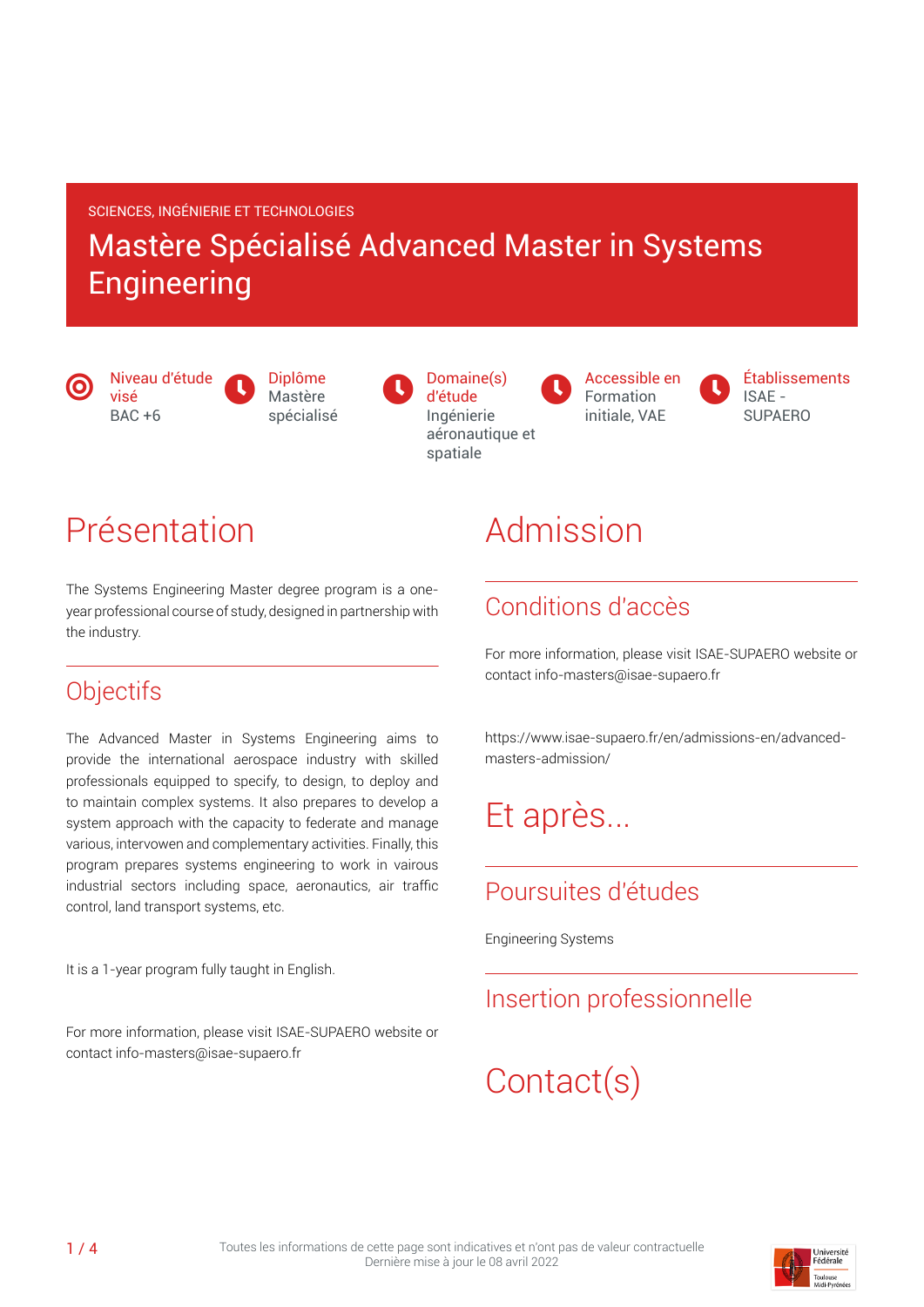# Infos pratiques

### Lieu(x)

**O** Toulouse

### En savoir plus

[http://masters.isae.fr/fr/dnm/l\\_offre\\_masters.html](http://masters.isae.fr/fr/dnm/l_offre_masters.html)

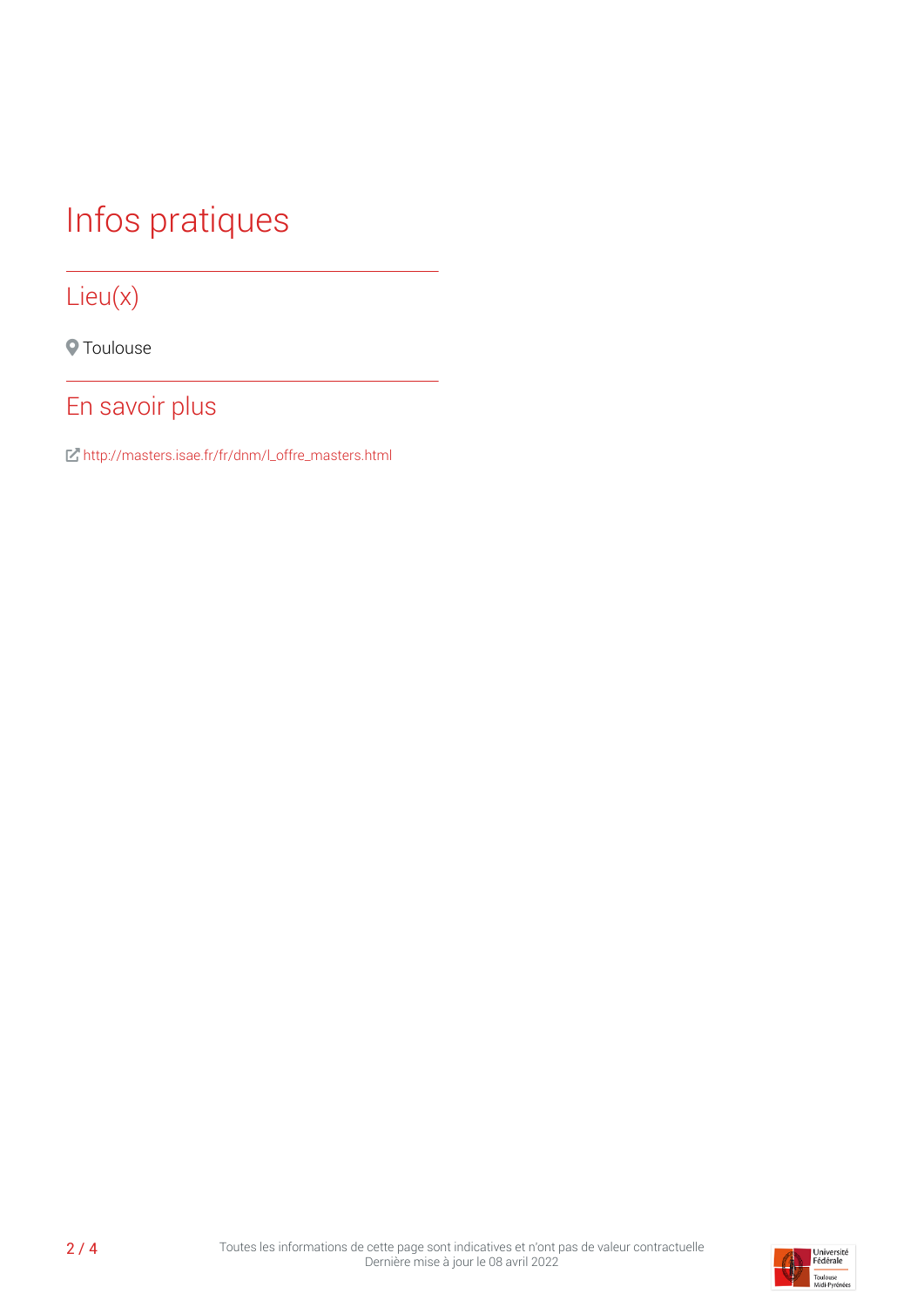## Programme

#### Année 1

Semester 1

MS SEN ACADEMIC PART

| <b>Systems Engineering Introduction</b><br>(SEI)                                | 1 | 15h |
|---------------------------------------------------------------------------------|---|-----|
| <b>Project Management Introduction</b><br>(PMI)                                 | 1 | 11h |
| <b>Project Technical Management</b><br>(PTM)                                    | 3 | 35h |
| <b>Systems Engineering Data</b><br><b>Technical Management (SEDTM)</b>          | 4 | 42h |
| <b>Systems Modelling &amp; Analysis</b><br>(SMA)                                | 4 | 40h |
| Systems Dependability (SD) - Part 1                                             | 2 | 20h |
| Systems Dependability (SD) - Part 2                                             | 2 | 16h |
| Optimise, Decide, Justify, Verify &<br>Validate (ODJVV)                         | 3 | 30h |
| Requirements Engineering (RE)                                                   | 4 | 31h |
| <b>Systems Design and Architecture</b><br>(SDA)                                 | 4 | 45h |
| Integrated Logistic Support (ILS)                                               | 3 | 27h |
| AIRBUS Study Case: Systems<br>Engineering & Certification of the<br>A350 (A350) |   | 20h |
| <b>Systems Engineering of Space</b><br>Systems (SeSS)                           |   | 18h |
| DASSAULT Study Case: Systems<br>Engineering at Dassault aviation<br>(DAV)       |   | 25h |
| DGA Study Case: System of<br>Systems (SoS)                                      |   | 36h |
| Introduction to Verification &<br>Validation (IVV)                              | 1 | 11h |
| <b>Systems Engineering Methods and</b><br>Tools (SEMT)                          | 1 | 34h |
| Introduction to Space System (ISS)                                              | 1 | 10h |
| Integrated Team Project                                                         |   |     |
| Integrated Team Project SEN (ITP)                                               | 9 | 42h |